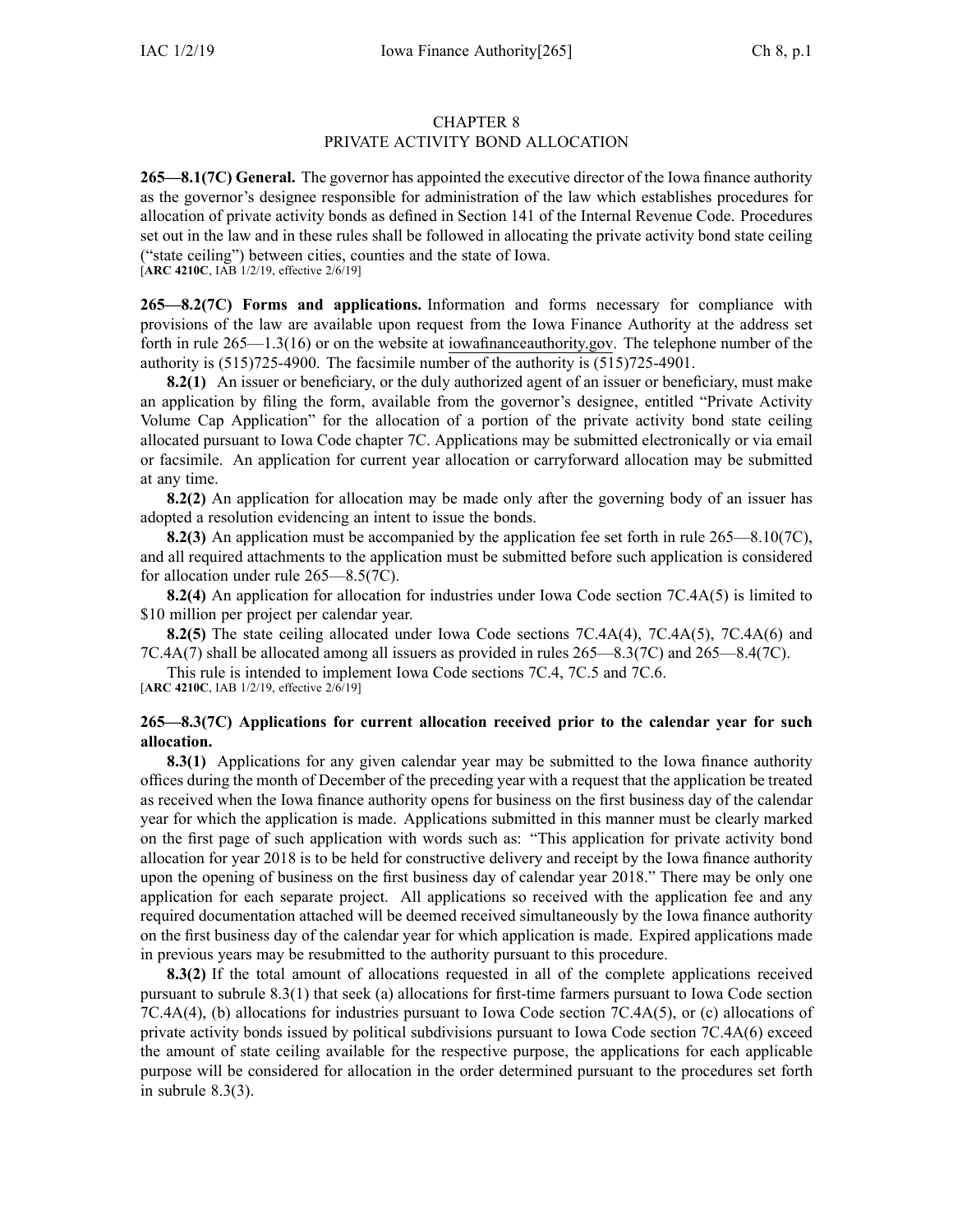**8.3(3)** In order to determine the order of allocation of the state ceiling to each of the applications for first-time farmer purposes, for industrial purposes or for political subdivisions that are simultaneously received pursuan<sup>t</sup> to subrule [8.3\(1\)](https://www.legis.iowa.gov/docs/iac/rule/265.8.3.pdf), each application for the applicable purpose shall be assigned <sup>a</sup> preference number determined by <sup>a</sup> random drawing for allocation for such purpose conducted at approximately 10 a.m. on the first day of business of the calendar year at the Iowa finance authority offices. Any person desiring to attend and witness the drawing and assigning of preference numbers may do so. Each application for <sup>a</sup> specified purpose shall be assigned an identification code that shall be written on the first page of the application. The identification codes for applications for <sup>a</sup> specified purpose shall be written on strips of paper and placed in individual envelopes and sealed. The sealed envelopes containing identification codes for each application for the specified purpose shall be placed in separate containers, mixed, and drawn from the applicable container at random by <sup>a</sup> member of the authority's staff. The application corresponding with the identification code that is drawn first shall be placed first on the list of applicants to receive an allocation of the state ceiling for such purpose. The application corresponding with the identification code that is selected second shall be placed second on the applicable list, and so forth. Drawings shall continue until all applications for each specified purpose are assigned <sup>a</sup> place on the list of applications for such purpose received.

This rule is intended to implement Iowa Code sections [7C.4A\(7\)](https://www.legis.iowa.gov/docs/ico/section/7C.4A.pdf)*"a"* and [7C.5](https://www.legis.iowa.gov/docs/ico/section/7C.5.pdf). [**ARC [4210C](https://www.legis.iowa.gov/docs/aco/arc/4210C.pdf)**, IAB 1/2/19, effective 2/6/19]

#### **265—8.4(7C) Application for current allocation received during the calendar year.**

**8.4(1)** Applications for current allocation for any given calendar year may be submitted to the Iowa finance authority offices at any time during the calendar year.

**8.4(2)** Complete applications received during the calendar year will be allocated for each applicable purpose (other than applications for which the Iowa finance authority determines, in its sole discretion, to make an allocation under Iowa Code section [7C.4A\(1\)](https://www.legis.iowa.gov/docs/ico/section/2018/7C.4A.pdf)*"a"*(4) pursuan<sup>t</sup> to subrule [8.5\(3\)](https://www.legis.iowa.gov/docs/iac/rule/265.8.5.pdf) and subject to subrule [8.5\(2\)](https://www.legis.iowa.gov/docs/iac/rule/265.8.5.pdf)) in the order such application is received.

This rule is intended to implement Iowa Code sections [7C.4A](https://www.legis.iowa.gov/docs/ico/section/7C.4A.pdf) and [7C.5](https://www.legis.iowa.gov/docs/ico/section/7C.5.pdf).

[**ARC [4210C](https://www.legis.iowa.gov/docs/aco/arc/4210C.pdf)**, IAB 1/2/19, effective 2/6/19]

### **265—8.5(7C) Certification of current allocation.**

**8.5(1)** The governor's designee shall maintain separate lists of applications for private activity bonds for the purpose of industries, for private activity bonds for the use of political subdivisions, and for allocation pursuan<sup>t</sup> to Iowa Code section [7C.4A\(7\)](https://www.legis.iowa.gov/docs/ico/section/2018/7C.4A.pdf). If there are additional applications after the state ceiling for the purpose of industries is fully allocated and, before June 30, the state ceiling for the use of political subdivisions is fully allocated to applications, all applications that have not been allocated any state ceiling will be placed on the list for allocation pursuan<sup>t</sup> to Iowa Code section [7C.4A\(7\)](https://www.legis.iowa.gov/docs/ico/section/2018/7C.4A.pdf) in the chronological order of receipt without regard to the purpose for which such applications were made.

**8.5(2)** The governor's designee shall promptly certify to the issuer the amount of the state ceiling allocated to the bonds for the purpose of the project for which the application was submitted, in the order as determined by Iowa Code chapter [7C](https://www.legis.iowa.gov/docs/ico/chapter/7C.pdf) and rules [265—8.3](https://www.legis.iowa.gov/docs/iac/rule/265.8.3.pdf)(7C) and [265—8.4](https://www.legis.iowa.gov/docs/iac/rule/265.8.4.pdf)(7C). The governor's designee shall continue to allocate the state ceiling for each purpose separately (or, if the allocation is made under Iowa Code section  $7C.4A(7)$ , in the chronological order of applications received) until all the available state ceiling for that purpose is fully allocated. A project receiving an allocation made under Iowa Code section [7C.4A\(7\)](https://www.legis.iowa.gov/docs/ico/section/2018/7C.4A.pdf) is limited to \$50 million in any calendar year. If there is not sufficient available state ceiling to fully fund an application which is next in order for allocation, the governor's designee shall notify the applicant of the amount that is available and the applicant shall have the option to take what is available within five calendar days of receiving notice of availability. If the applicant does not notify the governor's designee of its decision to take the available allocation within five calendar days of receiving notice of that option, the available state ceiling shall be offered to the next application on the list under the same conditions, and the initial offeree will maintain its position on the list. If the partial allocation is accepted, the applicant may submit <sup>a</sup> new application for additional state ceiling and that application will be added to the bottom of the applicable list in the chronological order of its receipt.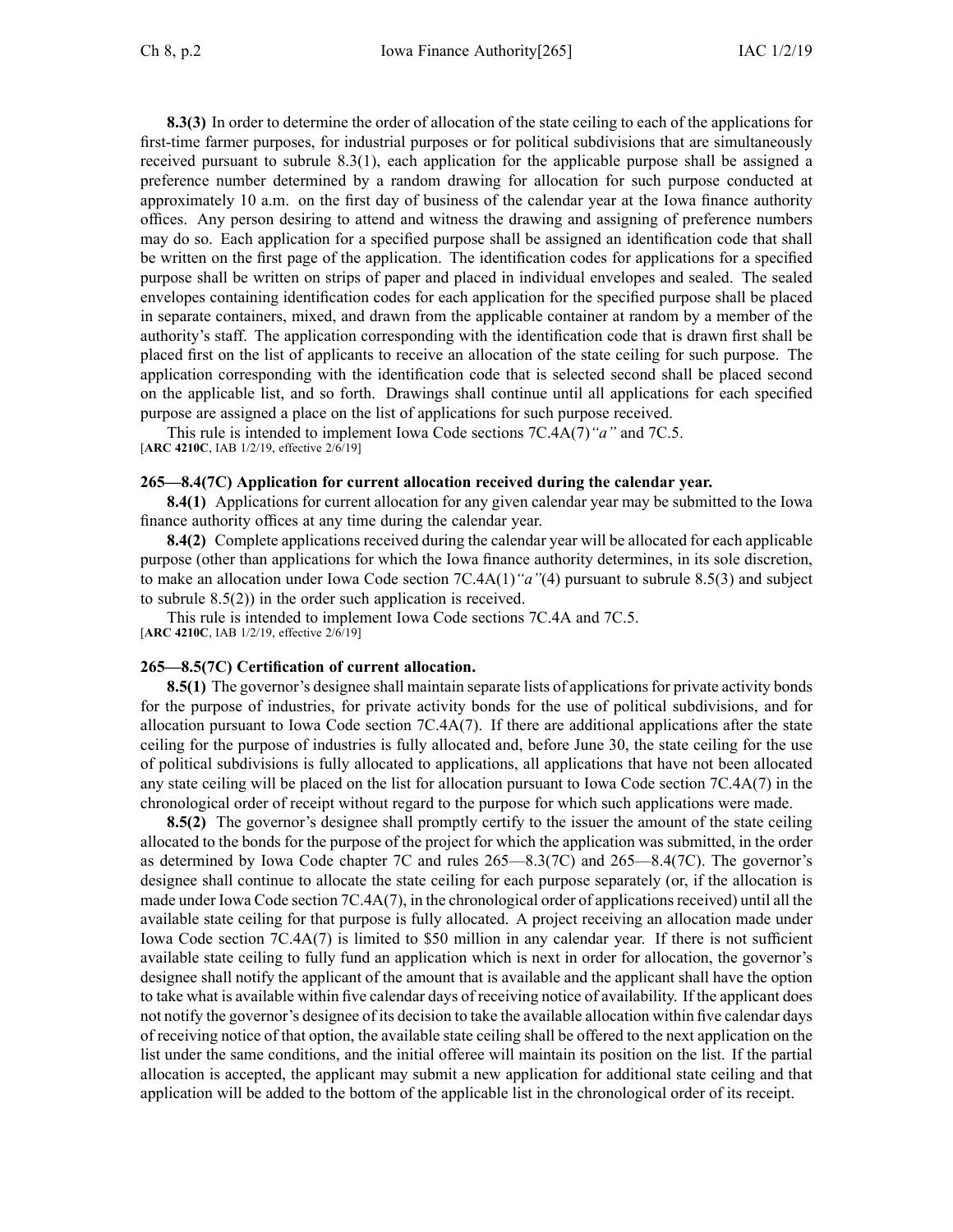**8.5(3)** If the bonds are issued and delivered prior to the expiration date of the allocation, then the issuer or the issuer's attorney shall within ten days following the issuance and delivery of the bonds notify the governor's designee by filing the form captioned "Private Activity Volume Cap Notice of Issuance and Delivery of Bonds."

**8.5(4)** Upon receipt of <sup>a</sup> complete application for allocation for <sup>a</sup> qualified residential rental project, the bonds for which will be issued by the Iowa finance authority, the Iowa finance authority may determine in its sole discretion to allocate <sup>a</sup> portion of its allocation under Iowa Code section [7C.4A\(1\)](https://www.legis.iowa.gov/docs/ico/section/2018/7C.4A.pdf)*"a"*(4) to such application. If the Iowa finance authority determines in its sole discretion to make such <sup>a</sup> certification of allocation, the Iowa finance authority has the sole discretion to determine the amount and order of such certification of each such allocation.

This rule is intended to implement Iowa Code sections [7C.4A](https://www.legis.iowa.gov/docs/ico/section/2018/7C.4A.pdf) and [7C.5](https://www.legis.iowa.gov/docs/ico/section/2018/7C.5.pdf). [**ARC [4210C](https://www.legis.iowa.gov/docs/aco/arc/4210C.pdf)**, IAB 1/2/19, effective 2/6/19]

**265—8.6(7C) State ceiling carryforwards.** In the event the aggregate principal amount of bondsissued by all issuers in <sup>a</sup> calendar year is less than the state ceiling for that calendar year, then an issuer or beneficiary may apply to the governor's designee for an allocation of <sup>a</sup> specified portion of the excess state ceiling to be applied to <sup>a</sup> specified carryforward project. The application must be in writing and shall comply with the carryforward provisions of Section 146(f) of the Internal Revenue Code and regulations promulgated under that section. Any carryforward allocation that has not expired under Section 146 of the Internal Revenue Code released by the original applicant may be allocated to any other applicant for allocation for the same purpose for which the original application was made. [**ARC [4210C](https://www.legis.iowa.gov/docs/aco/arc/4210C.pdf)**, IAB 1/2/19, effective 2/6/19]

# **265—8.7(7C) Expiration of applications and allocations.**

**8.7(1)** All applications for current allocation received in any calendar year shall expire 120 days after the date of certification of allocation; provided that, before the expiration of the 120-day period, the issuer or beneficiary may make <sup>a</sup> reques<sup>t</sup> in writing to the governor's designee for an extension of not more than 30 days after the expiration of the 120-day period. Such reques<sup>t</sup> for extension shall be accompanied by an agreemen<sup>t</sup> among the issuer, the proposed purchaser of the bonds, and the beneficiary showing an intent of the proposed purchaser to purchase the bonds.

**8.7(2)** If the expiration date of either the 120-day period or any 30-day extension period is <sup>a</sup> Saturday, Sunday or any day on which the offices of the state banking institutions or savings and loan associations in the state are authorized or required to close, the expiration date is extended to the first day thereafter which is not <sup>a</sup> Saturday, Sunday or previously described day.

**8.7(3)** All applications for current allocation received in any calendar year which do not otherwise expire under [subrules](https://www.legis.iowa.gov/docs/iac/rule/265.8.7.pdf)  $8.7(1)$  and  $8.7(2)$  shall expire as of December 24 of that year except for applications for current year allocation for bonds described in Iowa Code section [7C.11](https://www.legis.iowa.gov/docs/ico/section/2018/7C.11.pdf), which expire on December 31 of that year.

[**ARC [4210C](https://www.legis.iowa.gov/docs/aco/arc/4210C.pdf)**, IAB 1/2/19, effective 2/6/19]

**265—8.8(7C) Resubmission of expired allocations.** If an allocation expires, the issuer may resubmit its application for the same project or purpose. However, the resubmitted application shall be treated as <sup>a</sup> new application, and preference, priority or prejudice shall not be given to the application or the issuer as <sup>a</sup> result of the prior application.

**265—8.9(7C) Use by political subdivisions.** With respec<sup>t</sup> to the amount of the state ceiling allocated for the purpose of private activity bonds issued by political subdivisions, the proceeds of which are used by the issuing political subdivisions under Iowa Code section [7C.4A\(6\)](https://www.legis.iowa.gov/docs/ico/section/2018/7C.4A.pdf), the political subdivision must use the proceeds to finance <sup>a</sup> project owned or utilized directly by the political subdivision, or finance <sup>a</sup> program of the political subdivision which the legislature by statute has authorized or directed the political subdivision to implement.

This rule is intended to implement Iowa Code section [7C.4A\(6\)](https://www.legis.iowa.gov/docs/ico/section/7C.4A.pdf). [**ARC [4210C](https://www.legis.iowa.gov/docs/aco/arc/4210C.pdf)**, IAB 1/2/19, effective 2/6/19]